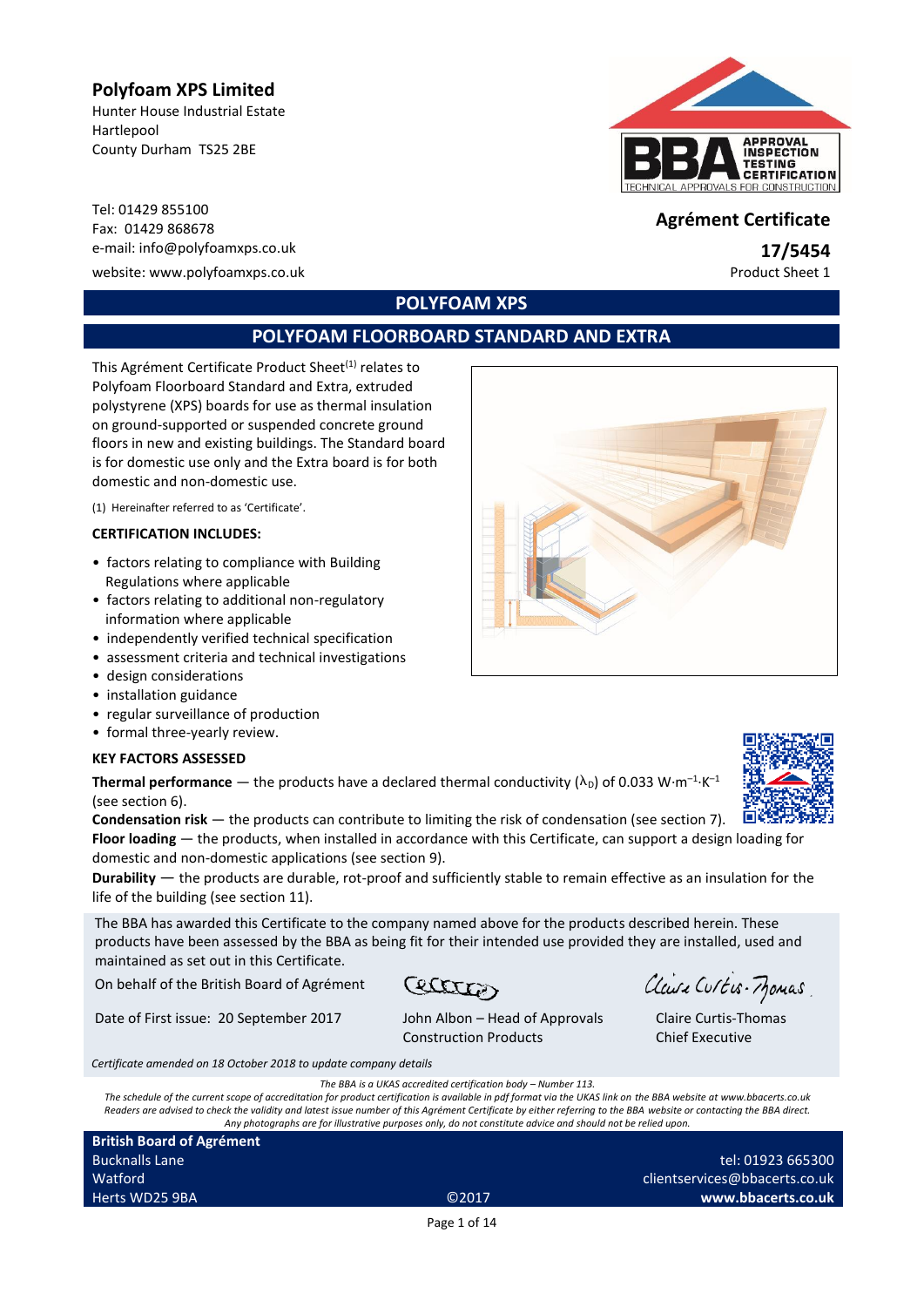# **Regulations**

In the opinion of the BBA, Polyfoam Floorboard Standard and Extra, if installed, used and maintained in accordance with this Certificate, can satisfy or contribute to satisfying the relevant requirements of the following Building Regulations (the presence of a UK map indicates that the subject is related to the Building Regulations in the region or regions of the UK depicted):

|                                                                                                  |                                | The Building Regulations 2010 (England and Wales) (as amended)                                                                                                                                                                                                                                                                                                                                     |
|--------------------------------------------------------------------------------------------------|--------------------------------|----------------------------------------------------------------------------------------------------------------------------------------------------------------------------------------------------------------------------------------------------------------------------------------------------------------------------------------------------------------------------------------------------|
| <b>Requirement:</b><br>Comment:                                                                  | A1                             | <b>Loading</b><br>The products can contribute to satisfying this Requirement. See sections 9.2 and 9.3 of<br>this Certificate.                                                                                                                                                                                                                                                                     |
| <b>Requirement:</b><br>Comment:                                                                  | C2(c)                          | <b>Resistance to moisture</b><br>The products can contribute to satisfying this Requirement. See sections 7.1 and 7.4 of<br>this Certificate.                                                                                                                                                                                                                                                      |
| <b>Requirement:</b><br>Comment:                                                                  | L1(a)(i)                       | <b>Conservation of fuel and power</b><br>The products can contribute to satisfying this Requirement. See section 6 of this<br>Certificate.                                                                                                                                                                                                                                                         |
| <b>Regulation:</b><br>Comment:                                                                   | 7                              | <b>Materials and workmanship</b><br>The products are acceptable. See section 11 and the Installation part of this Certificate.                                                                                                                                                                                                                                                                     |
| <b>Regulation:</b><br><b>Regulation:</b><br><b>Regulation:</b><br><b>Regulation:</b><br>Comment: | 26<br><b>26A</b><br>26A<br>26B | CO <sub>2</sub> emission rates for new buildings<br>Fabric energy efficiency rates for new dwellings (applicable to England only)<br>Primary energy consumption rates for new buildings (applicable to Wales only)<br>Fabric performance values for new dwellings (applicable to Wales only)<br>The products can contribute to satisfying these Regulations. See section 6 of this<br>Certificate. |
|                                                                                                  |                                | The Building (Scotland) Regulations 2004 (as amended)                                                                                                                                                                                                                                                                                                                                              |
| <b>Regulation:</b><br>Comment:                                                                   | 8(1)                           | Durability, workmanship and fitness of materials<br>The products are acceptable. See section 11 and the Installation part of this Certificate.                                                                                                                                                                                                                                                     |
| <b>Regulation:</b><br>Standard:<br>Comment:                                                      | 9<br>1.1(b)                    | <b>Building standards applicable to construction</b><br>Structure<br>The products can contribute to satisfying this Standard, with reference to clause<br>$1.1.1^{(1)(2)}$ . See sections 9.2 and 9.3 of this Certificate.                                                                                                                                                                         |
| Standard:<br>Comment:                                                                            | 3.15                           | Condensation<br>The products can contribute to satisfying this Standard, with reference to clauses<br>3.15.1 <sup>(1)(2)</sup> , 3.15.4 <sup>(1)(2)</sup> and 3.15.5 <sup>(1)(2)</sup> . See sections 7.1 and 7.5 of this Certificate.                                                                                                                                                             |
| Standard:                                                                                        | 6.1(b)                         | Carbon dioxide emissions                                                                                                                                                                                                                                                                                                                                                                           |

| Standard: | 6.2 | Building insulation envelope                                                                                                                                                                                                            |
|-----------|-----|-----------------------------------------------------------------------------------------------------------------------------------------------------------------------------------------------------------------------------------------|
| Comment:  |     | The products can contribute to satisfying these Standards, with reference to clauses, or                                                                                                                                                |
|           |     | parts of, 6.1.1 <sup>(1)</sup> , 6.1.6 <sup>(1)</sup> , 6.2.1 <sup>(1)</sup> (2), 6.2.3 <sup>(1)</sup> (2), 6.2.4 <sup>(1)</sup> (2), 6.2.5 <sup>(1)</sup> (2), 6.2.6 <sup>(1)</sup> (2), 6.2.7 <sup>(1)</sup> , 6.2.8 <sup>(2)</sup> , |
|           |     | 6.2.9 <sup>(1)(2)</sup> , 6.2.10 <sup>(1)</sup> , 6.2.11 <sup>(1)(2)</sup> , 6.2.12 <sup>(2)</sup> and 6.2.13 <sup>(1)(2)</sup> . See section 6 of this Certificate.                                                                    |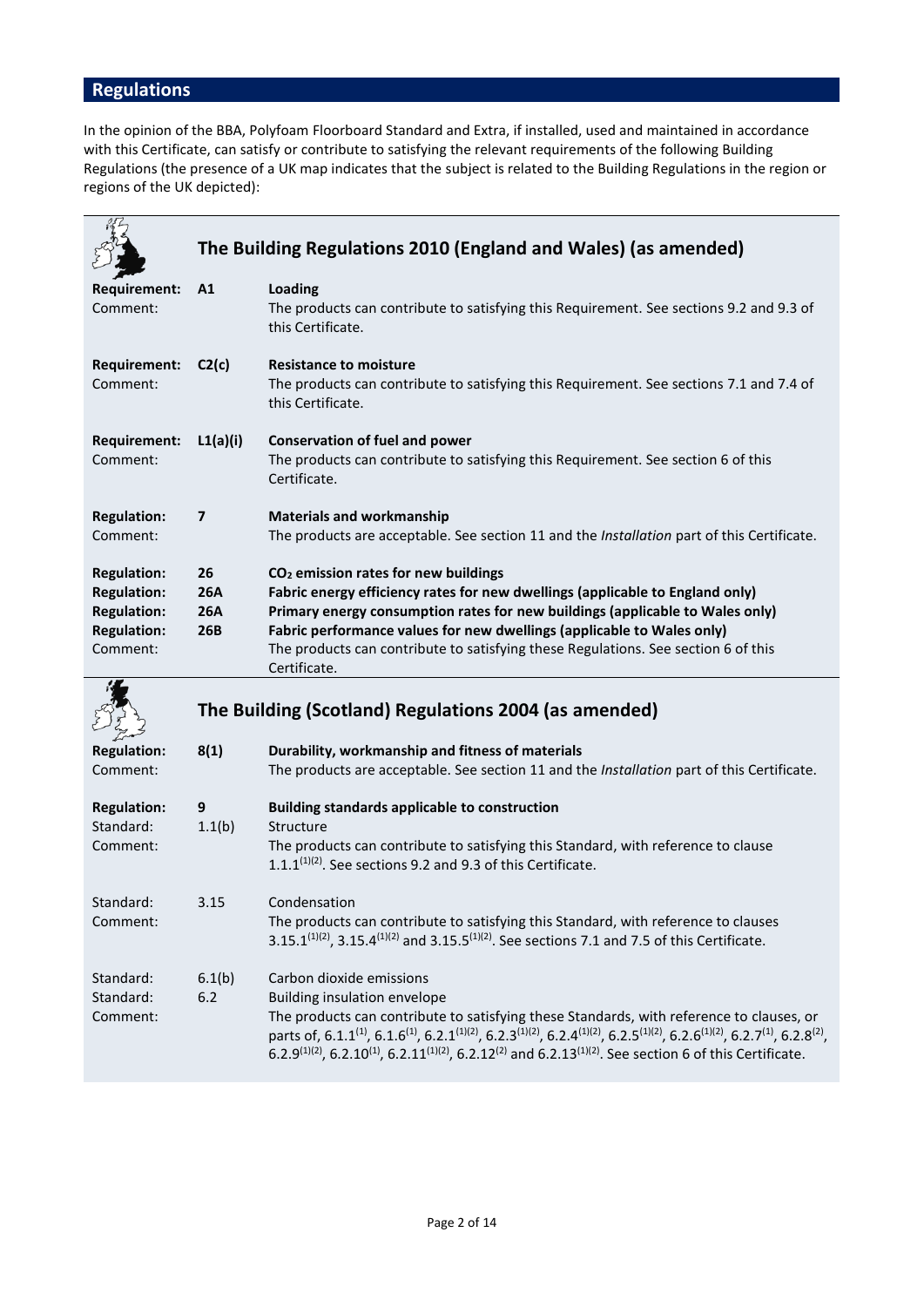| Standard:<br>Comment:          | 7.1(a)(b) | Statement of sustainability<br>The products can contribute to satisfying the relevant requirements of Regulation 9,<br>Standards 1 to 6, and therefore will contribute to a construction meeting a bronze level<br>of sustainability as defined in this Standard. In addition, the product can contribute to a<br>construction meeting a higher level of sustainability as defined in this Standard with<br>reference to clauses 7.1.4 <sup>(1)(2)</sup> [Aspects 1 <sup>(1)(2)</sup> and 2 <sup>(1)</sup> ], 7.1.6 <sup>(1)(2)</sup> [Aspects 1 <sup>(1)(2)</sup> and 2 <sup>(1)</sup> ]<br>and 7.1.7 <sup>(1)(2)</sup> [Aspect $1^{(1)(2)}$ ]. See section 6 of this Certificate. |
|--------------------------------|-----------|-------------------------------------------------------------------------------------------------------------------------------------------------------------------------------------------------------------------------------------------------------------------------------------------------------------------------------------------------------------------------------------------------------------------------------------------------------------------------------------------------------------------------------------------------------------------------------------------------------------------------------------------------------------------------------------|
|                                |           |                                                                                                                                                                                                                                                                                                                                                                                                                                                                                                                                                                                                                                                                                     |
| <b>Regulation:</b><br>Comment: | 12        | <b>Building standards applicable to conversions</b><br>Comments in relation to these products under Regulation 9, Standards 1 to 6, also apply<br>to this Regulation, with reference to clause 0.12.1 <sup>(1)</sup> and Schedule $6^{(1)}$ .                                                                                                                                                                                                                                                                                                                                                                                                                                       |
|                                |           | (1) Technical Handbook (Domestic).                                                                                                                                                                                                                                                                                                                                                                                                                                                                                                                                                                                                                                                  |
|                                |           | (2) Technical Handbook (Non-Domestic).                                                                                                                                                                                                                                                                                                                                                                                                                                                                                                                                                                                                                                              |
|                                |           | The Building Regulations (Northern Ireland) 2012 (as amended)                                                                                                                                                                                                                                                                                                                                                                                                                                                                                                                                                                                                                       |
| <b>Regulation:</b>             | 23        | <b>Fitness of materials and workmanship</b>                                                                                                                                                                                                                                                                                                                                                                                                                                                                                                                                                                                                                                         |
| Comment:                       |           | The products are acceptable. See section 11 and the Installation part of this Certificate.                                                                                                                                                                                                                                                                                                                                                                                                                                                                                                                                                                                          |
| <b>Regulation:</b>             | 29        | Condensation                                                                                                                                                                                                                                                                                                                                                                                                                                                                                                                                                                                                                                                                        |
| Comment:                       |           | The products can contribute to satisfying this Regulation. See section 7.1 of this<br>Certificate.                                                                                                                                                                                                                                                                                                                                                                                                                                                                                                                                                                                  |
|                                | 30        |                                                                                                                                                                                                                                                                                                                                                                                                                                                                                                                                                                                                                                                                                     |
| <b>Regulation:</b><br>Comment: |           | <b>Stability</b><br>The products can contribute to satisfying this Regulation. See sections 9.2 and 9.3 of this<br>Certificate.                                                                                                                                                                                                                                                                                                                                                                                                                                                                                                                                                     |
| <b>Regulation:</b>             | 39(a)(i)  | <b>Conservation measures</b>                                                                                                                                                                                                                                                                                                                                                                                                                                                                                                                                                                                                                                                        |
|                                |           |                                                                                                                                                                                                                                                                                                                                                                                                                                                                                                                                                                                                                                                                                     |
| <b>Regulation:</b>             | 40(2)     | Target carbon dioxide emission rate                                                                                                                                                                                                                                                                                                                                                                                                                                                                                                                                                                                                                                                 |
| Comment:                       |           | The products can contribute to a building satisfying these Regulations. See section 6 of<br>this Certificate.                                                                                                                                                                                                                                                                                                                                                                                                                                                                                                                                                                       |

# **Construction (Design and Management) Regulations 2015 Construction (Design and Management) Regulations (Northern Ireland) 2016**

Information in this Certificate may assist the client, designer (including Principal Designer) and contractor (including Principal Contractor) to address their obligations under these Regulations.

See sections: 3 *Delivery and site handling* (3.4) of this Certificate.

# **Additional Information**

### **NHBC Standards 2017**

In the opinion of the BBA, Floorboard Standard and Extra, if installed, used and maintained in accordance with this Certificate, can satisfy or contribute to satisfying the relevant requirements in relation to *NHBC Standards*, Chapters 5.1 *Substructure and ground bearing floors* and 5.2 *Suspended ground floors.*

# **CE marking**

The Certificate holder has taken the responsibility of CE marking the product in accordance with harmonised European standard BS EN 13164 : 2012. An asterisk (\*) appearing in this Certificate indicates that data shown is given in the manufacturer's Declaration of Performance.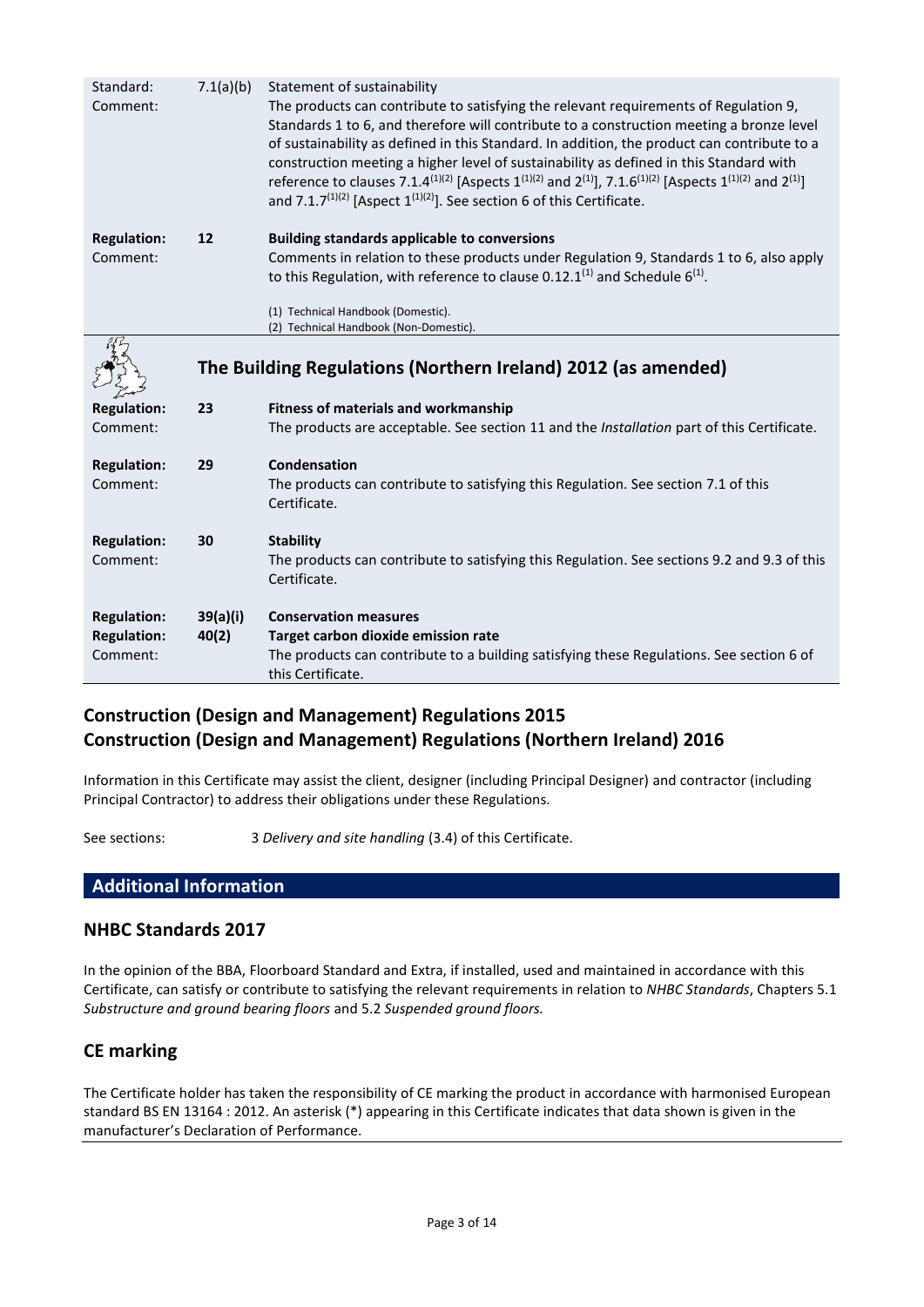# **Technical Specification**

### **1 Description**

1.1 Polyfoam Floorboard Standard and Extra consist of extruded polystyrene (XPS) boards.

1.2 The products have the nominal characteristics shown in Table 1.

#### *Table 1 Nominal characteristics*

|                                                        | Grade                        |                              |  |  |
|--------------------------------------------------------|------------------------------|------------------------------|--|--|
| Property                                               | <b>Standard</b>              | Extra                        |  |  |
|                                                        | 2500                         | 2500                         |  |  |
| Length (mm)                                            | $1250^{(1)}$                 | $1250^{(1)}$                 |  |  |
| Width (mm)                                             | 600                          | 600                          |  |  |
| Standard thicknesses* (mm)                             | 25, 35, 50, 65, 75, 100      | 25, 35, 50, 65, 75, 100      |  |  |
| Minimum compressive strength* at 10% compression (kPa) | 200                          | 300                          |  |  |
| Flatness (mm/m)                                        | $\leq 6$                     | $\leq 6$                     |  |  |
| Edge profile                                           | Plain or 15 mm rebated $(1)$ | Plain or 15 mm rebated $(1)$ |  |  |

(1) Only the 100 mm thick boards are offered in 1250 mm lengths and with a 15 mm rebated edges.

# **2 Manufacture**

2.1 Raw materials are heated to form a molten plastic mix, which is injected with blowing agent. The foam is extruded and shaped in a die. An automated process cures and cuts the product to the required size.

2.2 As part of the assessment and ongoing surveillance of product quality, the BBA has:

- agreed with the manufacturer the quality control procedures and product testing to be undertaken
- assessed and agreed the quality control operated over batches of incoming materials
- monitored the production process and verified that it is in accordance with the documented process
- evaluated the process for management of nonconformities
- checked that equipment has been properly tested and calibrated
- undertaken to carry out the above measures on a regular basis through a surveillance process, to verify that the specifications and quality control operated by the manufacturer are being maintained.

2.3 The management system of Polyfoam XPS Limited has been assessed and registered as meeting the requirements of BS EN 9001 : 2015 and BS EN 14001 : 2015 by Bureau Veritas Certification (Certificates UK008727 and UK009333 respectively).

### **3 Delivery and site handling**

3.1 The boards are shrink wrapped in polythene and delivered to site on pallets or bearers. Each pack shows the manufacturer's name, grade, type marking and BBA logo, incorporating the number of this Certificate.

3.2 Boards must be protected from prolonged exposure to sunlight and should be stored under cover or protected with light-coloured opaque polythene sheets.

3.3 Care must be taken to avoid contact with solvents and materials containing organic components.

3.4 Boards must be stored flat, off the ground on a clean, level surface and under cover to protect them from high winds. They must not be exposed to open flame or other ignition sources.

3.5 Damaged boards must not be used.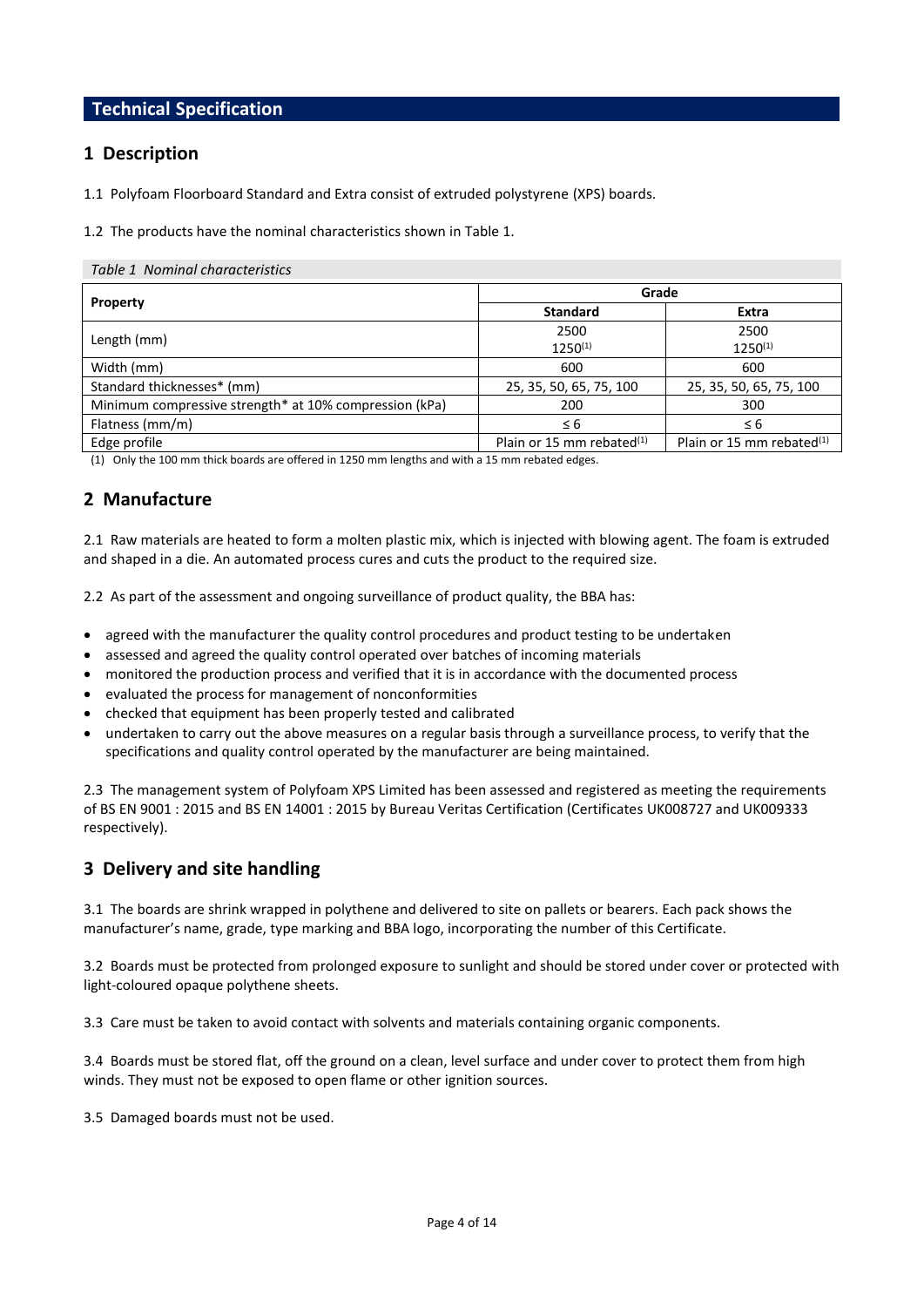### **Assessment and Technical Investigations**

The following is a summary of the assessment and technical investigations carried out on Polyfoam Floorboard Standard and Extra.

**Design Considerations**

## **4 General**

4.1 Polyfoam Floorboard Standard and Extra are satisfactory for use as floor insulation and are effective in reducing the thermal transmittance (U-value) of suitably designed ground-bearing and suspended concrete ground floors in new and existing buildings. The Standard grade board is for use in domestic buildings only; the Extra grade board is for use in both domestic and non-domestic buildings.

4.2 Ground-bearing floors should only be used where the depth of compacted fill is less than 600 mm and is defined as non-shrinkable. Shrinkable fills are defined as material containing more than 35% fine particles (silt and clay) and having a Plasticity Index of 10% or greater (shrinkable fills are susceptible to clay heave).

4.3 Ground-bearing concrete and suspended concrete ground floors incorporating the products must include a suitable damp-proof membrane (dpm) laid in accordance with the relevant clauses of CP 102 : 1973 and BS 8215 : 1991 (see sections 12.5 and 12.6 of this Certificate). Suspended concrete floors incorporating the product must include suitable ventilation of the sub-floor or a dpm.

4.4 Suspended concrete ground-floors incorporating the insulation boards must include suitable ventilation of the subfloor void (minimum 150 mm void between the underside of the floor and the ground surface) or a dpm. For suspended floors in locations where clay heave is anticipated, an additional void of up to 150 mm may be required to accommodate the possible expansion of the ground below the floor. In such cases where the risk of clay heave has been confirmed by geotechnical investigations by a competent individual, a total void of up to 300 mm may be required.

4.5 The overlay to the product should be:

- a vapour control layer (VCL) (see section 7.3), and
- a cement-based floor screed of minimum 65 mm thickness<sup>(1)</sup>, laid in accordance with the relevant clauses of BS 8204-1 : 2003 and/or BS 8204-2 : 2003
- a wood-based floor (eg tongue-and-groove plywood to BS EN 636 : 2012; flooring grade particle board [Types P5 to P7] to BS EN 312 : 2010; or oriented strand board (OSB) of type OSB/3 or OSB/4 to BS EN 300: 2006), of a suitable thickness to be determined by a suitably qualified and experienced individual, installed in accordance with DD CEN/TS 12872 : 2007 and BS EN 12871 : 2010, or
- a concrete slab to BS EN 1992-1-1 : 2004.

(1) NHBC only accept ground-bearing floor slabs with at least 100 mm thick concrete including monolithic screed.

4.6 Where a concrete screed or slab finish is to be laid directly over the product, a polyethylene separating layer/VCL must be installed between the product and the concrete to prevent chemical attack and seepage between the boards (see section 12.7). Any gaps between products or around service openings, visible prior to installing the concrete, must be filled with expanding foam or strips of insulation.

4.7 Loadbearing internal walls must not be built on the floor.

4.8 If present, mould or fungal growth should be treated prior to the application of the product.

### **5 Practicability of installation**

The product are designed to be installed by a competent general builder, or a contractor, experienced with this type of product.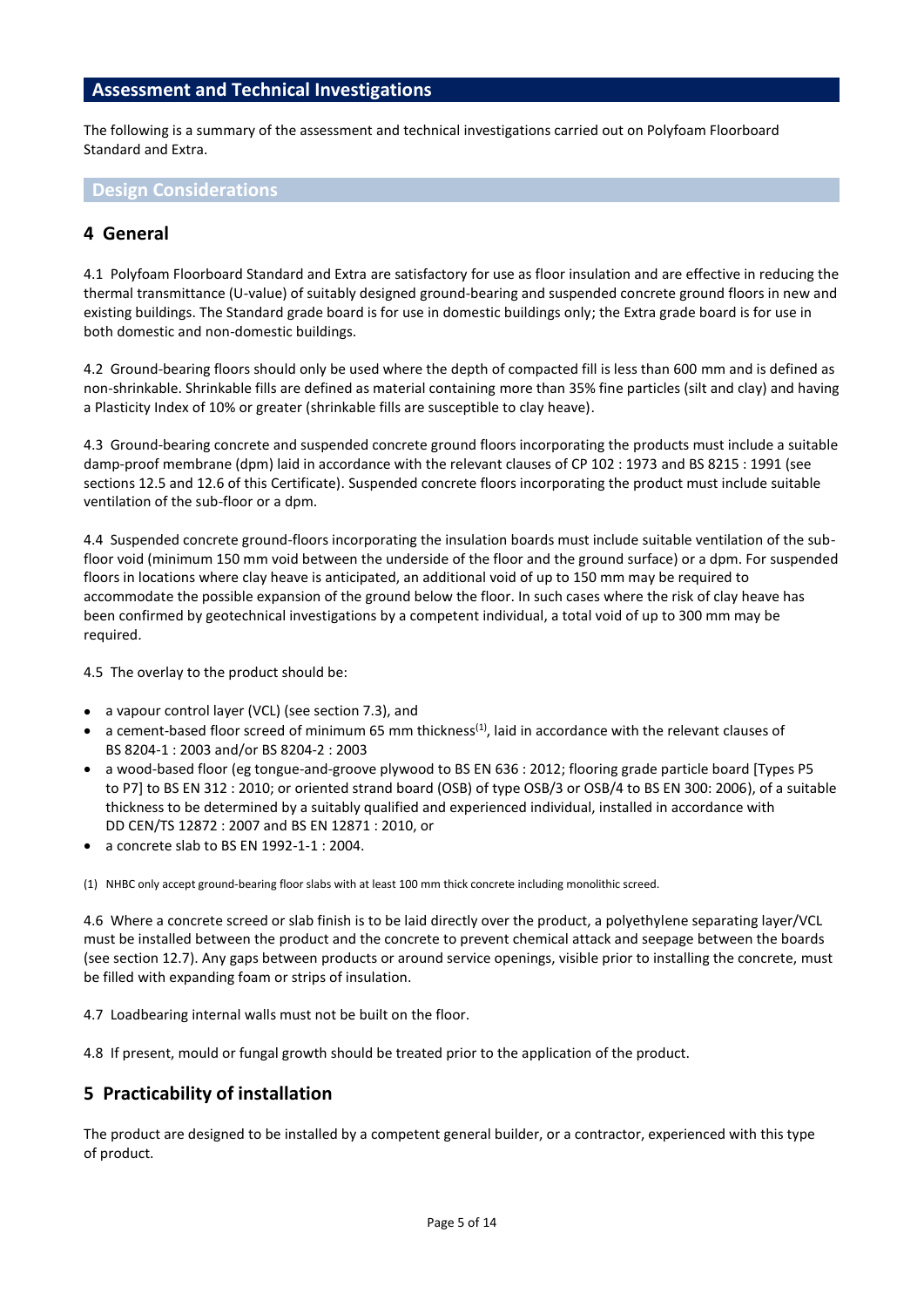# **6 Thermal performance**



6.1 Calculations of the thermal transmittance (U value) of a floor construction should be carried out in accordance with BS EN ISO 6946 : 2007, BS EN ISO 13370 : 2007 and BRE Report BR 443 : 2006, using the insulation's declared thermal conductivity ( $\lambda_{\text{\tiny D}}$ )\* of 0.033 W·m<sup>-1</sup>·K<sup>-1</sup>.

6.2 The U value of a completed floor will depend on the thickness of the product, the perimeter/area (P/A) ratio and the floor type. When considering insulation requirements, designers should refer to the detailed guidance contained in the documents supporting the national Building Regulations. Calculated U values for example constructions in accordance with the national Building Regulations are given in Table 2.

|                                        | Target U value<br>$(W \cdot m^{-2} \cdot K^{-1})$ | Insulation thickness (mm)<br>P/A ratio |             |             |             |             |
|----------------------------------------|---------------------------------------------------|----------------------------------------|-------------|-------------|-------------|-------------|
| Floor type                             |                                                   |                                        |             |             |             |             |
|                                        |                                                   | 0.2                                    | 0.4         | 0.6         | 0.8         | 1.0         |
|                                        | 0.13                                              | $135^{(3)}$                            | $185^{(3)}$ | $200^{(3)}$ |             |             |
|                                        | 0.15                                              | $110^{(3)}$                            | $150^{(3)}$ | $165^{(3)}$ | $175^{(3)}$ | $185^{(3)}$ |
| Ground-bearing<br>concrete floor $(1)$ | 0.20                                              | 65                                     | $95^{(3)}$  | $115^{(3)}$ | $120^{(3)}$ | $125^{(3)}$ |
|                                        | 0.22                                              | 50                                     | $85^{(3)}$  | 100         | $110^{(3)}$ | $115^{(3)}$ |
|                                        | 0.25                                              | 35                                     | 75          | $85^{(3)}$  | $95^{(3)}$  | $95^{(3)}$  |
|                                        | 0.13                                              | $165^{(3)}$                            | $200^{(3)}$ | $200^{(3)}$ |             |             |
|                                        | 0.15                                              | $135^{(3)}$                            | $165^{(3)}$ | $175^{(3)}$ | $175^{(3)}$ | $185^{(3)}$ |
| Suspended concrete                     | 0.20                                              | $85^{(3)}$                             | $110^{(3)}$ | $120^{(3)}$ | $125^{(3)}$ | $125^{(3)}$ |
| ground floor <sup>(2)</sup>            | 0.22                                              | 65                                     | $95^{(3)}$  | $110^{(3)}$ | $110^{(3)}$ | $115^{(3)}$ |
|                                        | 0.25                                              | 50                                     | 75          | $85^{(3)}$  | $95^{(3)}$  | $95^{(3)}$  |

#### *Table 2 Example U values – ground-floor construction*

(1) Ground-bearing concrete floor construction (Polyfoam Floorboard Standard and Extra insulation on top of slab, under screed finish): 65 mm concrete screed  $\lambda$  = 1.15 W·m<sup>-1</sup>·K<sup>-1</sup>, polyethylene separating layer, Polyfoam Floorboard Standard and Extra insulation, dpm, 100 mm concrete oversite, 150 mm sand blinded hardcore. 25 mm thick Polyfoam Floorboard Standard and Extra insulation, 65 mm deep, used as edge insulation.

(2) Suspended concrete ground-floor construction (Polyfoam Floorboard Standard and Extra insulation on top of beam and block, below screed finish): 65 mm concrete screed  $\lambda = 1.15$  W·m<sup>-1</sup>·K<sup>-1</sup>, polyethylene separating layer, Polyfoam Floorboard Standard and Extra insulation, beam-and-block floor (12%) Beam  $\lambda$  = 2.00 W·m<sup>-1.</sup>K<sup>-1</sup>, dense block infill  $\lambda$  = 1.13 W·m<sup>-1.</sup>K<sup>-1</sup>, ventilated void. 25mm thick Polyfoam Floorboard Standard and Extra insulation, 65 mm deep, used as edge insulation.

(3) Thickness can be achieved by double/triple layering the available thicknesses from Table 1.

#### **Junctions**



6.3 The products can contribute to maintaining continuity of thermal insulation at junctions with other elements and minimise thermal bridges and air infiltration. Detailed guidance can be found in the documents supporting the national Building Regulations.

### **7 Condensation risk**

#### **Interstitial condensation**



7.1 Floors will adequately limit the risk of interstitial condensation when they are designed and constructed in accordance with BS 5250 : 2011, Annex F, and BS EN ISO 10456 : 2007.

7.2 For the purposes of assessing the risk of interstitial condensation, the insulation vapour resistivity may be taken as approximately:

- Standard board 918  $MN·s·g^{-1}·m^{-1}$
- Extra board 625 MN $\cdot$ s·g<sup>-1</sup>·m<sup>-1</sup>.

7.3 When the products are used above the dpm on a ground-supported floor or a suspended concrete floor, a VCL is installed on the warm side of the insulation to inhibit the risk of interstitial condensation, unless a risk assessment shows this is not necessary.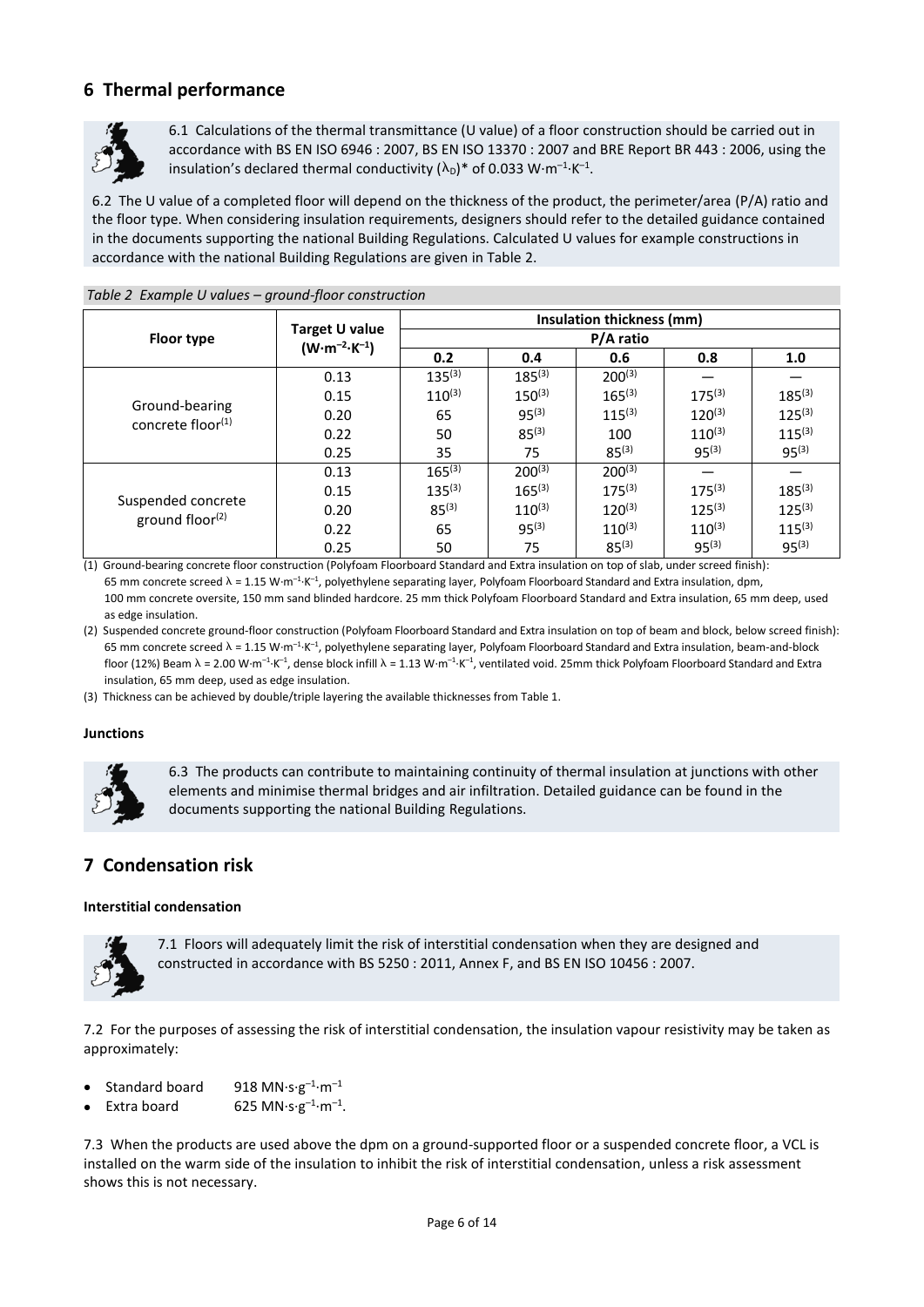#### **Surface condensation**



7.4 Floors will adequately limit the risk of surface condensation when the thermal transmittance (U value) does not exceed 0.7 W $\cdot$ m<sup>-2</sup> $\cdot$ K<sup>-1</sup> at any point and the junctions with walls are designed in accordance with section 6.3 of this Certificate.



7.5 In Scotland, floors will adequately limit the risk of surface condensation when the thermal transmittance (U value) does not exceed 1.2  $W \cdot m^{-2} \cdot K^{-1}$  at any point. Guidance may be obtained from BS 5250 : 2011, Annex F. Further guidance may be obtained from BRE Report BR 262 : 2002 and section 6.3 of this Certificate.

# **8 Behaviour in relation to fire**

8.1 The products have a reaction to fire classification\* of Class F to BS EN 13501-1 : 2007.

8.2 When properly installed, the products will not add significantly to any existing fire hazard. The products will be contained within the floor by the overlay until the overlay itself is destroyed. Therefore, the products will not contribute to the development stages of a fire or present a smoke or toxic hazard.

# **9 Floor loading**

9.1 The Certificate holder has declared the following designation codes in accordance with BS EN 13164 : 2012 (compressive stress at 10% deformation\* to BS EN 826 : 2013):

- Polyfoam Floorboard Standard CS(10\Y) 200
- Polyfoam Floorboard Extra CS(10\Y) 300.



9.2 The products are suitable for the domestic occupancies defined in this Certificate when covered with a suitable floor overlay (see section 4.5), and are capable of resisting a uniformly distributed load of 1.5 kN·m–<sup>2</sup> and a concentrated load of 2 kN for category A1 and A2 (domestic) situations, as defined in BS EN 1991-1-1 : 2002, National Annex NA.2, or BS 6399-1 : 1996, Table 1. Further assessment is necessary in the case of duty walkways and floors subject to physical activities.

9.3 Polyfoam Floorboard Extra is suitable for both domestic and non-domestic occupancies defined in this Certificate when covered with a suitable floor overlay and finish (see section 4.5) and is capable of resisting a uniformly distributed load of 3 kN·m<sup>-2</sup> for category B (offices) and 4 kN·m<sup>-2</sup> for category C33 (non-domestic), or a concentrated load of 2.7 kN for category B (offices) and 4.5 kN for category C33 (non-domestic) as defined in BS EN 1991-1-1 : 2002, National Annex NA.2, or BS 6399-1 : 1996 Table 1. Further assessment is necessary in the case of duty walkways and floors subject to physical activities.

9.4 The performance of the floor construction will depend on the insulation properties and type of floor covering used (including thickness and strength). Further guidance on the suitability of floor coverings can be found in BS EN 13810-1 : 2002, DD CEN/TS 13810-2 : 2003, BS 8204-1 : 2003 and BS EN 312 : 2010, and from the flooring manufacturer.

# **10 Maintenance**

As the products are confined within the floor and have suitable durability (see section 11), maintenance is not required.

### **11 Durability**



The products are rot proof, dimensionally stable and, when installed with the overlays specified in this Certificate, will remain effective as an insulating material for the life of the building in which they are incorporated.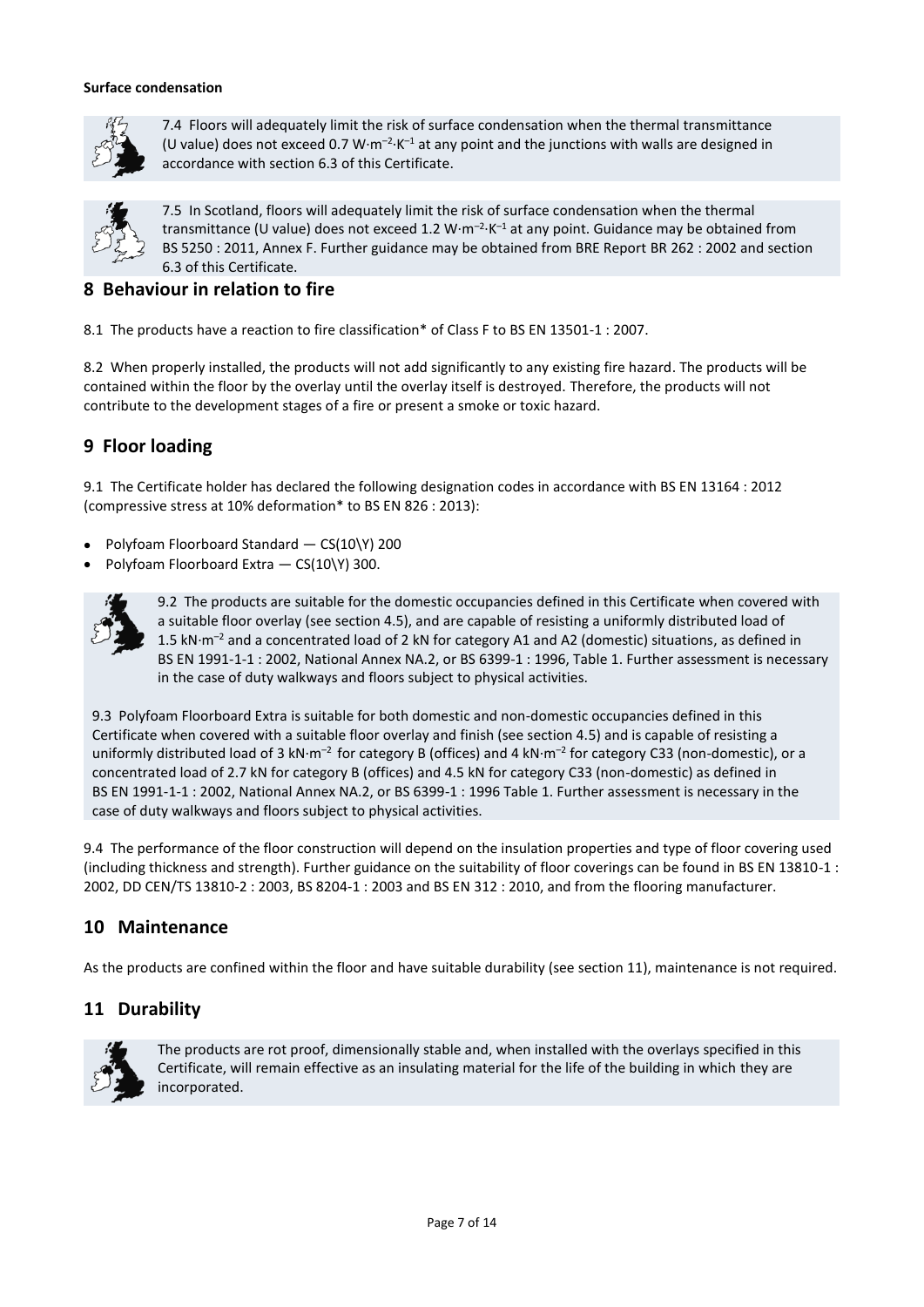# **12 General**

12.1 Installation of Polyfoam Floorboard Standard and Extra must be in accordance with the Certificate holder's installation instructions and the requirements of this Certificate.

12.2 Typical methods of installation are shown in Figure 1. Reference should also be made to BRE Report BR 262 : 2002.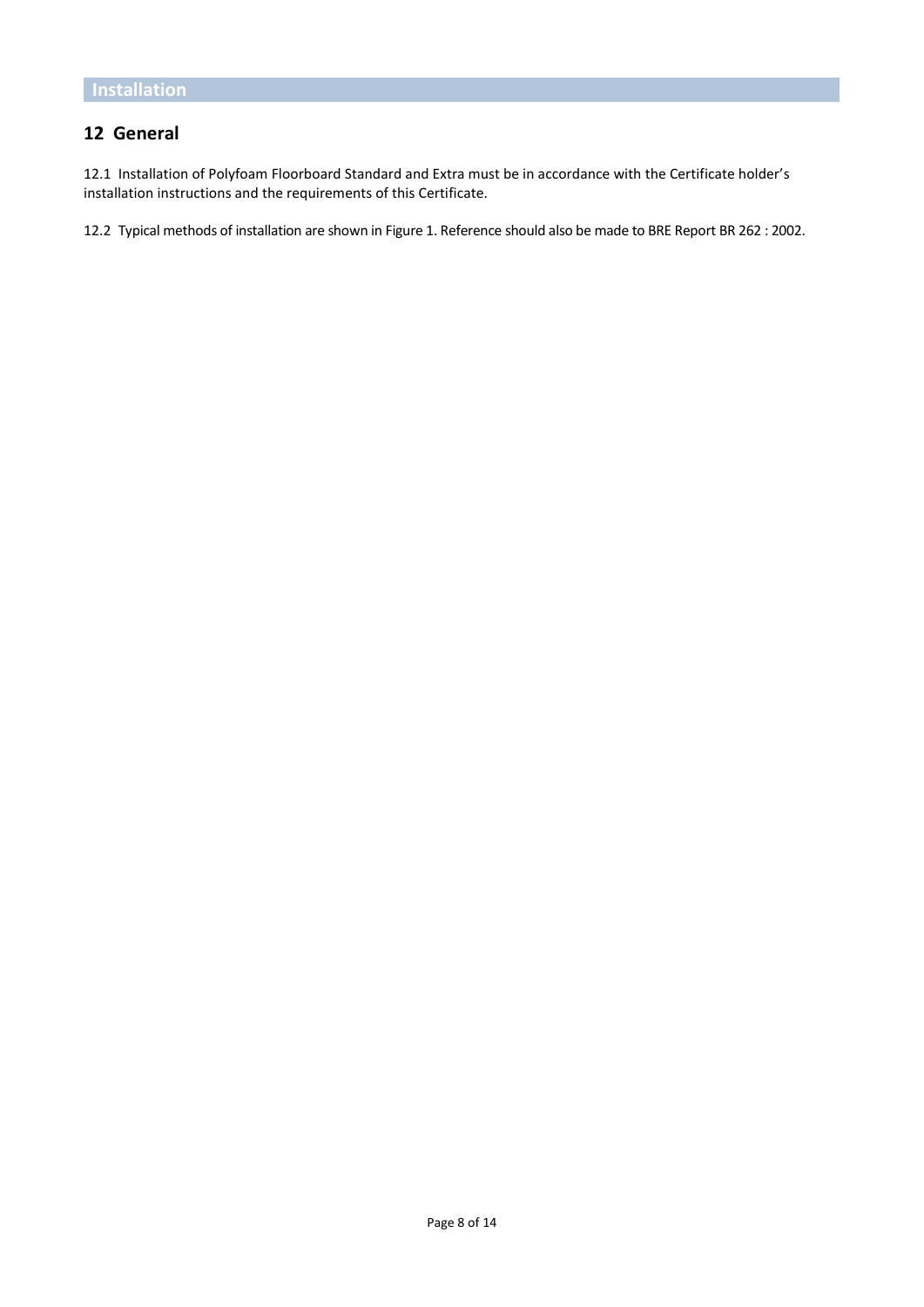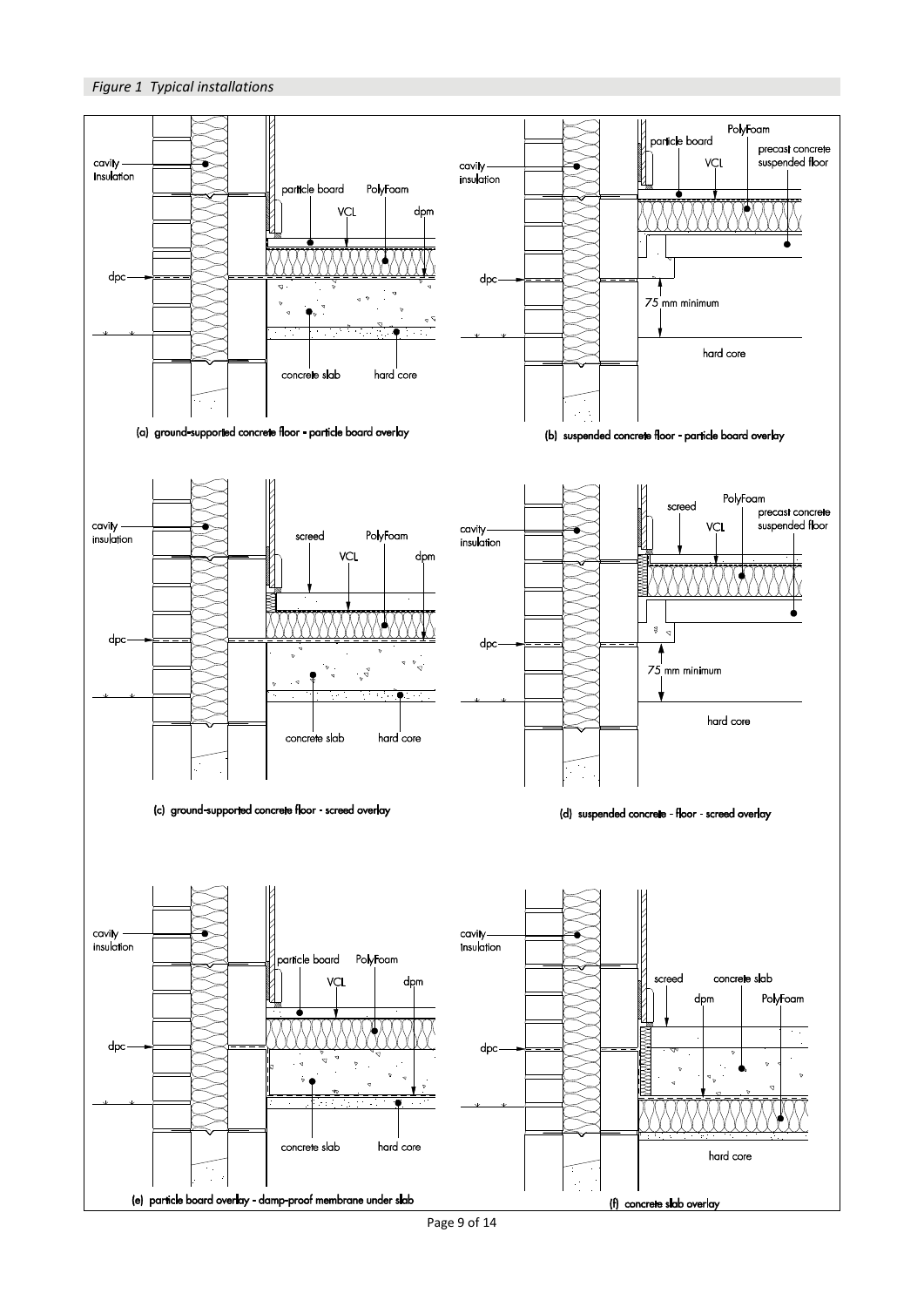12.3 In ground-bearing concrete floors, the concrete floor slab over which the products are laid should be left for as long as possible to maximise drying out and the dissipation of construction moisture, in accordance with BS 8203 : 2017.

12.4 The concrete floor surface should be smooth, level and flat to within 5 mm when measured with a 2 metre straight-edge. Irregularities greater than this must be removed. Minor irregularities (up to 10 mm deep) may be levelled with mortar or thin screed.

12.5 Where the products are used over ground-bearing concrete floor slabs, a suitable dpm in accordance with CP 102 : 1973 should be laid, to resist moisture from the ground. If a liquid-type damp-proof membrane is applied to the slabs, it should be of a type compatible with the products and be allowed to dry out fully prior to installing the insulation.

12.6 Where the insulation is used on hardcore bases beneath ground-bearing concrete slabs, the hardcore must be compacted and blinded with a thin layer of sand before application of the dpm, followed by the insulation boards.

12.7 A VCL is installed on the warm side of the insulation to inhibit the risk of interstitial condensation.

12.8 Where a screed or concrete slab is laid over the products, vertical upstands of insulation should be provided and be of sufficient depth to fully separate the screed or slab from the wall. If used, a suitable cavity wall insulation material should be extended below the damp-proof course (dpc) level to provide edge insulation to the floor.

12.9 To limit the risk of damage from condensation and other sources of dampness, the products and overlays should only be laid after the construction is made substantially weathertight, eg after glazing. During construction, the products and overlay must be protected from damage by traffic and moisture sources such as water spillage and plaster droppings.

12.10 The products can be cut using a sharp knife or fine-toothed saw to fit around service penetrations.

### **13 Procedure**

13.1 The products are cut to size, as necessary and laid with closely-butted, staggered cross-joints, ensuring that all spaces are completely filled.

13.2 The laying pattern should ensure that all cut edges are at the perimeter of the floor or some other feature, eg mat wells, thresholds or access ducts. Spreader boards should be used to protect the product.

#### **Timber-based board overlay**

13.3 Before laying the plywood, particle board or OSB overlays, preservative-treated timber battens, in accordance with BS 8417 : 2011, are positioned at doorways and access panels. Adequate time should be allowed for preservatives to be fixed and the solvents from solvent-based preservatives to evaporate.

13.4 Where the products are laid above a dpm, a polyethylene VCL of at least 0.125 mm (500 gauge) thickness is laid between the products and the timber board overlay. The VCL should have 150 mm overlaps, taped at the joints, and be turned up 100 mm at the walls.

13.5 Timber-based overlay boards (see section 4.5) are laid with staggered cross-joints, in accordance with DD CEN/TS 12872 : 2007 and BS EN 12871 : 2013.

13.6 An expansion gap between the overlay board and the perimeter walls should be provided at a rate of 2 mm per metre run, or a minimum of 10 mm, whichever is the greater.

13.7 Where there are long, uninterrupted lengths of floor (eg corridors), proprietary expansion joints should be installed at intervals on the basis of a 2 mm gap per metre run of overlay board.

13.8 Before the overlay boards are interlocked, a waterproof PVA adhesive is applied to the joints.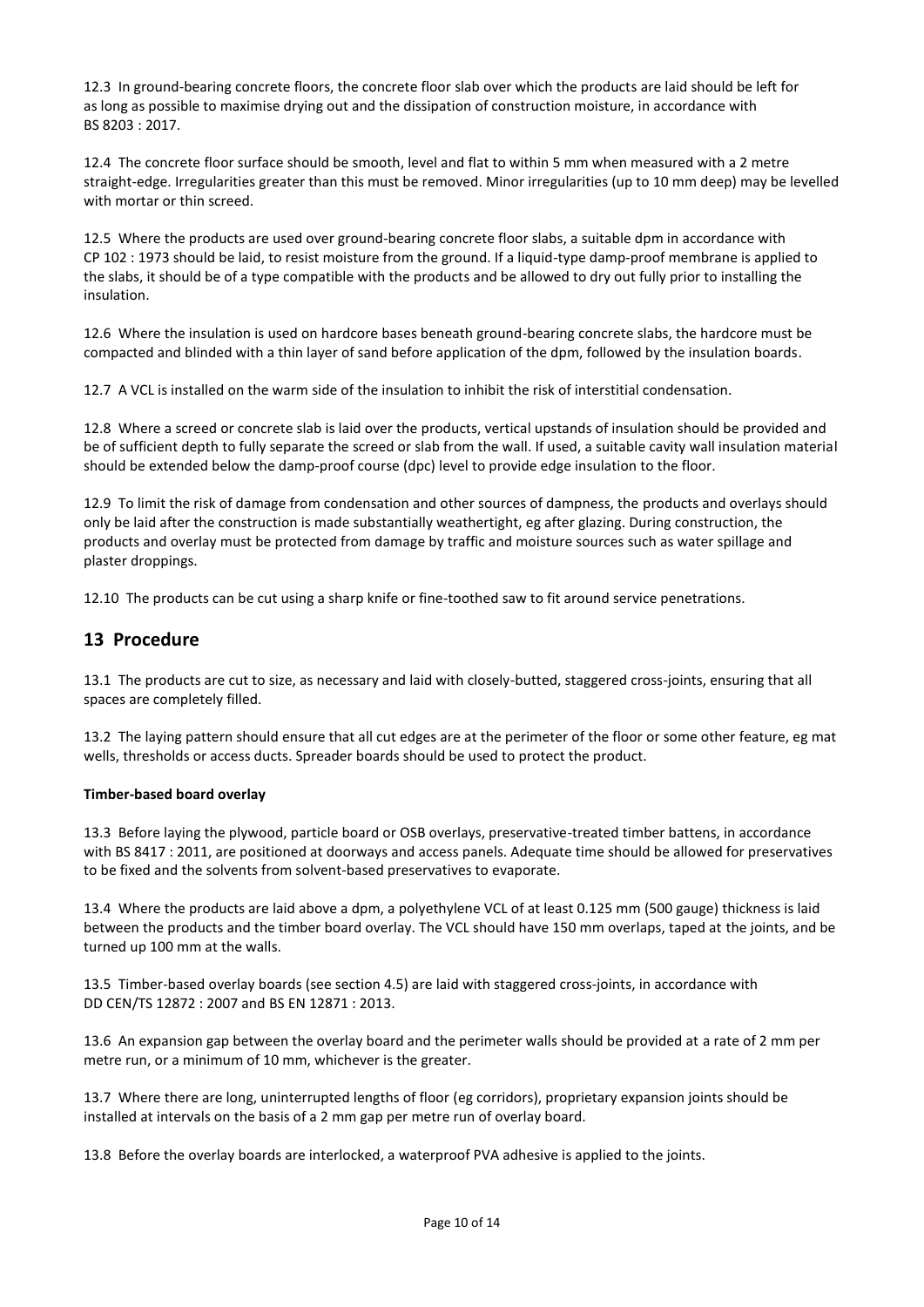13.9 Once the overlay board is laid, temporary wedges are inserted between the walls and the floor to maintain tight joints until the adhesive has set.

13.10 When the wedges are removed and before the skirting boards are fixed, a suitable compressible filler, eg foamed polyethylene, should be fitted around the perimeter of the floor between the overlay board and the walls.

13.11 Where there is a likelihood of regular water spillage (eg in kitchens, bathrooms, shower and utility rooms), additional particle board protection should be considered, eg by a continuous flexible vinyl sheet flooring, with welded joints, turned up at abutments and cove skirting.

#### **Cement-based screed overlay**

13.12 Perimeter edge pieces are cut and placed around the edges and taped at joints. A polyethylene VCL, at least 0.125 mm thick (500 gauge), is laid over the products. The VCL should have 150 mm overlaps, taped at the joints, and be turned up 100 mm at the walls. A properly compacted screed of a minimum 65 mm thickness is then laid over. The relevant clauses of BS 8204-1 : 2003 should be followed.

#### **Concrete slab overlay (ground-bearing only)**

13.13 Perimeter edge pieces are cut and placed around the edges and taped at joints. A polyethylene VCL, at least 0.125 mm thick (500 gauge), is laid over the products. The VCL should have 150 mm overlaps, taped at the joints, and be turned up 100 mm at the walls. The concrete slab is laid to the required thickness in accordance with BS 8000-9 : 2003 and BS 8204-1 : 2003.

### **14 Incorporation of services**

14.1 De-rating of electrical cables should be considered where the products restrict air cooling of cables; the products must not be used in direct contact with electrical heating cables or hot water pipes.

14.2 Where possible, electrical conduits, gas and water pipes or other services should be contained within ducts or channels within the concrete slab of ground-bearing floors. Where this is not possible, the services may be accommodated within the products, provided they are securely fixed to the concrete slab. Electrical cables should be enclosed in a suitable conduit. With hot pipes, the products must be cut back to maintain an air space.

14.3 Where water pipes are installed, either within the slab or the products, they must be pre-lagged with close-fitting pipe insulation, eg extruded polyethylene foam. Pipes installed above the products do not require lagging, although some provision may be needed for expansion and contraction.

14.4 In board overlay floors where access to services is desirable, a duct may be formed by mechanically fixing to the floor, timber bearers of the same thickness as the products to provide support for a particle board cover. The duct should be as narrow as possible and not exceed 400 mm in width or the maximum particle board spans given in DD CEN/TS 12872 : 2007 without intermediate support. Services should be suitably fixed to the floor base and not to the product.

### **Technical Investigations**

### **15 Tests**

Results of tests were assessed to determine:

- compressive stress at 10% deformation
- long-term water absorption by total immersion
- thermal conductivity
- water vapour transmission
- dimensional stability at specified temperature and humidity.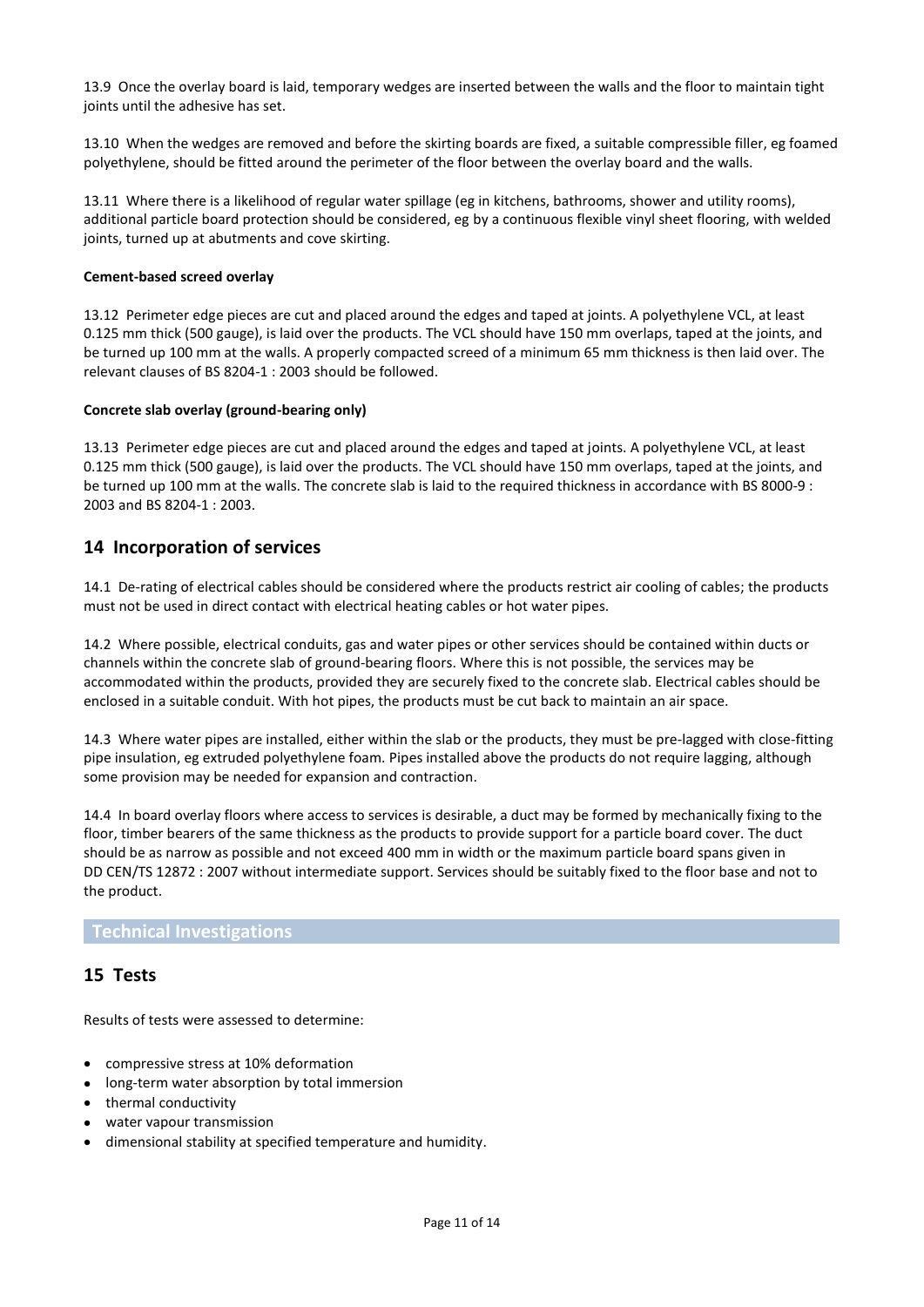## **16 Investigations**

16.1 A calculation was undertaken to confirm the declared thermal conductivity.

16.2 An assessment of the risk of interstitial condensation was made.

16.3 A series of U value calculations was carried out.

16.4 The manufacturing process and quality control procedures were evaluated and details obtained of the quality and composition of materials used.

### **Bibliography**

BS 5250 : 2011 *Code of practice for control of condensation in buildings*

BS 6399-1 : 1996 *Loading for buildings — Code of practice for dead and imposed loads*

BS 8000-9 : 2003 *Workmanship on building sites — Cementitious levelling screeds and wearing screeds — Code of practice*

BS 8203 : 2017 *Code of practice for installation of resilient floor coverings*

BS 8204-1 : 2003 *Screeds, bases and in-situ floorings — Concrete bases and cement sand levelling screeds to receive floorings — Code of practice*

BS 8204-2 : 2003 *Screeds, bases and in-situ floorings — Concrete wearing surfaces — Code of practice*

BS 8215 : 1991 *Code of practice for design and installation of damp-proof courses in masonry construction*

BS 8417 : 2011 *Preservation of wood. Code of practice*

BS EN 300 : 2006 *Oriented Strand Boards (OSB) — Definitions, classification and specifications*

BS EN 312 : 2010 *Particleboards — Specifications*

BS EN 636 : 2012 + A1 : 2015 Plywood — Specifications

BS EN 826 : 2013 *Thermal Insulating Products for Building Applications - Determination of Compression Behaviour*

BS EN 1991-1-1 : 2002 *Eurocode 1 : Actions on structures — General actions— Densities, self-weight, imposed loads for buildings* 

NA to BS EN 1991-1-1 : 2002 *UK National Annex to Eurocode 1 : Actions on structures — General actions — Densities, self-weight, imposed loads for buildings*

BS EN 1992-1-1 : 2004 *Eurocode 2 : Design of concrete structures — General rules and rules for buildings* NA to BS EN 1992-1-1 : 2004

BS EN 9001 : 2015 *Quality management systems — Requirements*

BS EN 14001 : 2015 *Environmental management systems — Requirements with guidance for use*

BS EN 12871 : 2013 *Determination of performance characteristics for load bearing panels for use in floors, roofs and walls*

BS EN 13164 : 2012 *Thermal insulation products for buildings — Factory made extruded polystyrene foam (XPS) products — Specification*

BS EN 13501-1 : 2007 *Fire classification of construction products and building elements — Classification using test data from reaction to fire tests*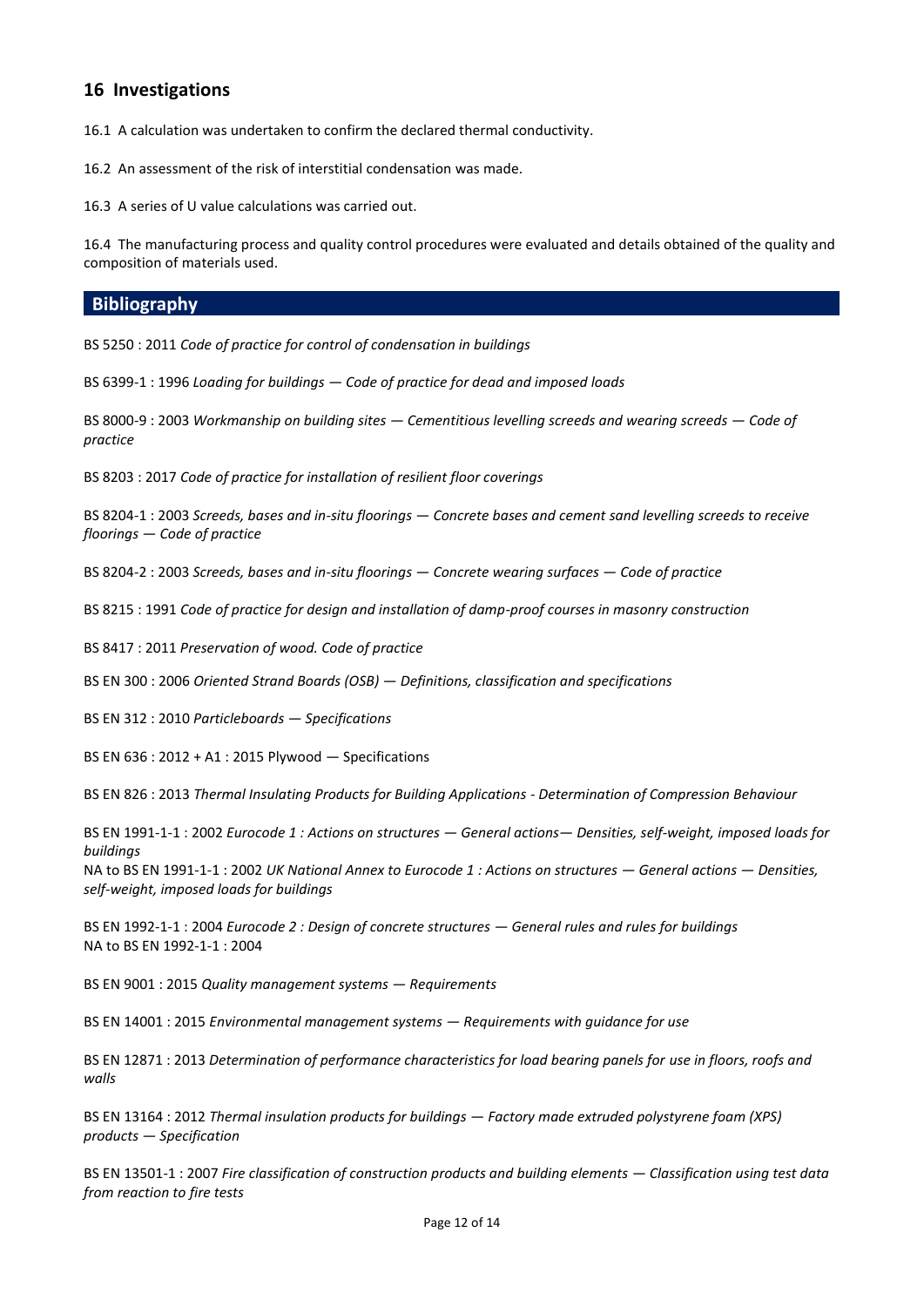BS EN 13810-1 : 2002 *Wood-based panels — Floating floors — Performance specifications and requirements*

BS EN ISO 6946 : 2007 *Building components and building elements — Thermal resistance and thermal transmittance — Calculation method*

BS EN ISO 10456 : 2007 *Building materials and products — Hygrothermal properties — Tabulated design values and procedures for determining declared and design thermal values*

BS EN ISO 13370 : 2007 *Thermal performance of buildings — Heat transfer via the ground — Calculation methods*

CP 102 : 1973 *Code of practice for protection of buildings against water from the ground*

DD CEN/TS 12872 : 2007 *Wood-based panels — Guidance on the use of load-bearing boards in floors, walls and roofs*

DD CEN/TS 13810-2 : 2003 *Wood-based panels — Floating floors — Test methods*

BRE Report BR 262 : 2002 *Thermal insulation: avoiding risks*

BRE Report BR 443 : 2006 *Conventions for U-value calculations*